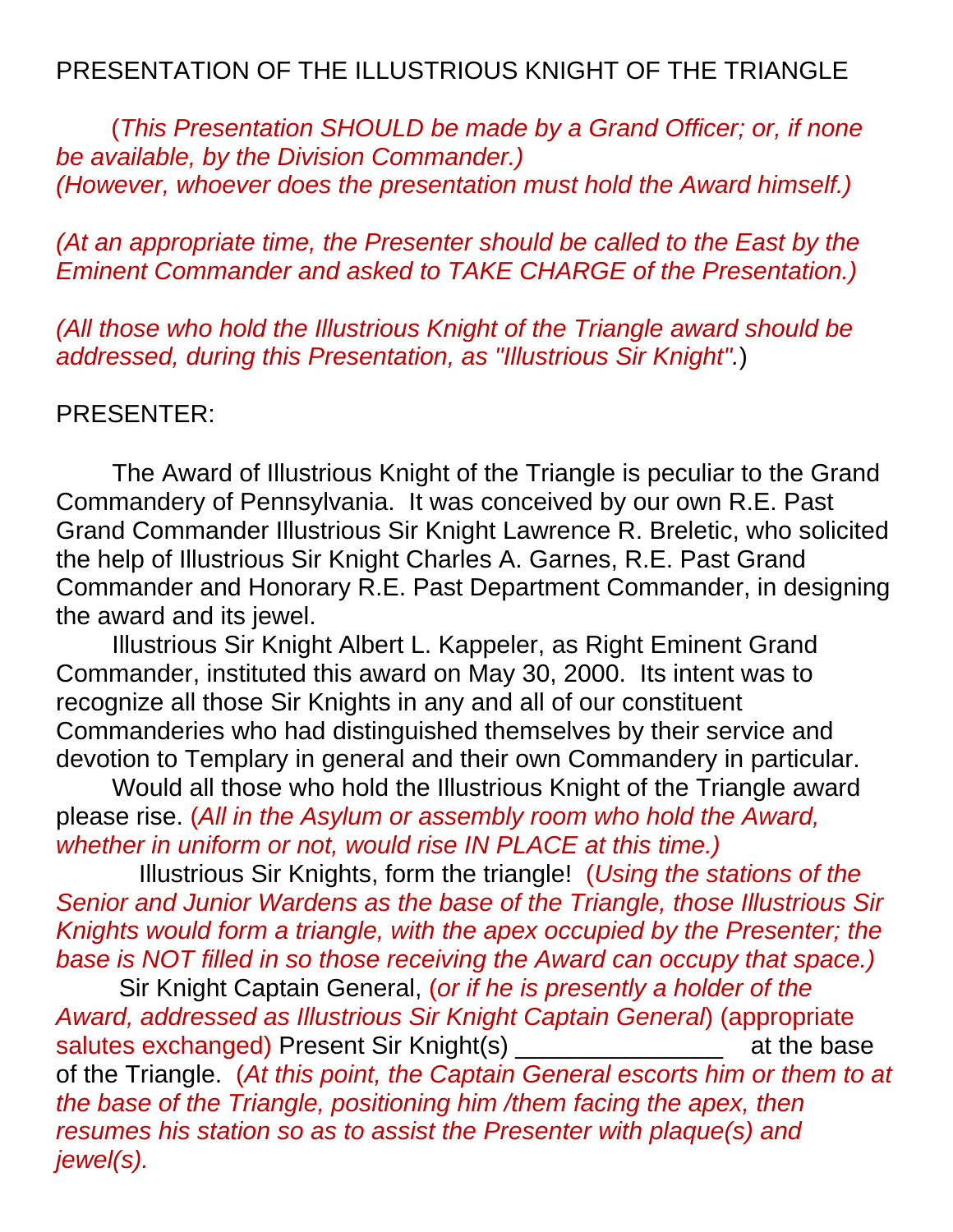Sir Knight(s), you have been singularly honored by being nominated for this distinguished award by your Fraters for your dedication to Templary and your service to your Commandery. As once you knelt at the base of the Triangle to seal your faith and receive the preferment of a disciple of our Lord and Savior Jesus Christ, so tonight you stand here to receive the preferment recommended by your Fraters and conferred upon you by our R.E. Grand Commander.

*(At this point, the Presenter reads the Award plaque; if multiple awards are to be presented, he need only read it once, adding the other names at the appropriate places. He then advances to the honoree(s) to present him /them with the award plaque(s); then returns to the apex of the triangle.)* 

You are also entitled to wear the Jewel of this order; either on your Templar uniform or on a dress/sport coat. It is to be worn on the right side of your uniform, one-half inch below your name badge; or it may be worn on the right side of a dress or sport coat. This jewel is highly symbolic of the Order of Knighthood, and a fitting expression of our beliefs in the Christian religion.

The triangle is an important symbol in Templary, for it is there we committed ourselves to the many precepts of Templary. It is also a representation of the Triune God; Father, Son and Holy Spirit.

 The candles on the triangle represent the Apostles, among whom we take our place.

 The sword represents all Sir Knights, and in some of our ceremonies, becomes a Passion Cross, reminding us whereon our Savior died for the redemption of fallen mankind.

 The Scepter is taken from our Grand Commander's jewel, showing his authority and representing the authority of the King of Kings and Lord of Lords.

 The Templar Cross in the center of the Jewel is the cross used to designate a Grand Commandery. It is also a part of our Grand Commander's jewel, and ties us to the original Knights Templar, as well as to its modern expression, for this award is conferred only by the authority of the Grand Commander.

 The circle of perfection in the jewel, which has no beginning and no end, the eternal Alpha and Omega, reminds us both of that divine attribute of love unending, symbolized by the arms of our Savior binding us close to Him, as well as uniting all Knights Templar into one body of commitment to the Christian religion and the ideals of Templary.